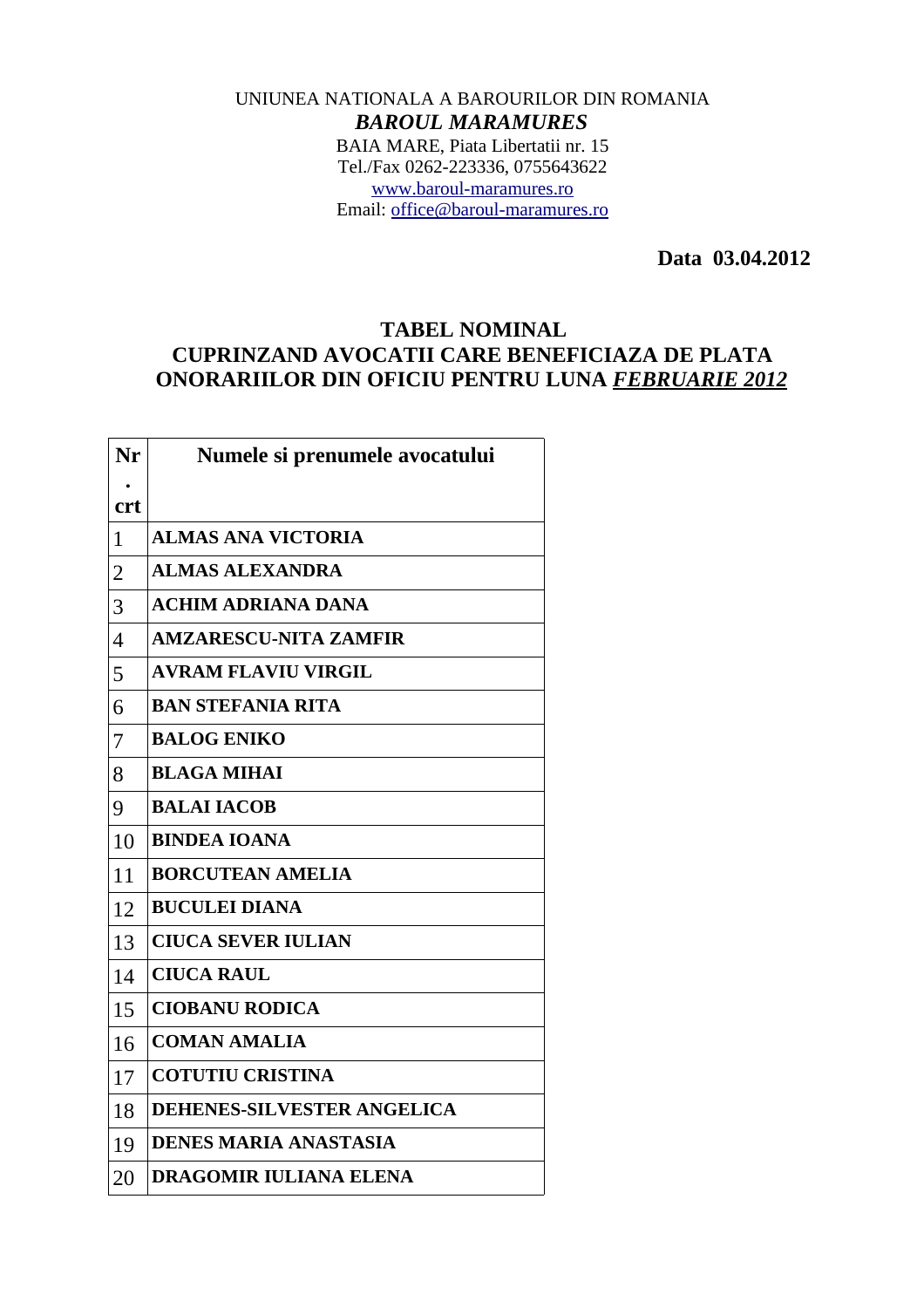| 21 | <b>ENE SOLOMCIUC DIANA</b>    |
|----|-------------------------------|
| 22 | <b>FARCAS MADALINA</b>        |
| 23 | <b>GHIRAN CLAUDIA</b>         |
| 24 | <b>GIURGIU ADRIAN</b>         |
| 25 | <b>GIURGIU LIANA</b>          |
| 26 | <b>GORON ANAMARIA</b>         |
| 27 | <b>IACOB DIANA</b>            |
| 28 | <b>IACOB NATALIA</b>          |
| 29 | <b>ILEA DELIA MARIA</b>       |
| 30 | <b>INDRE LIVIU</b>            |
| 31 | <b>IUSCO VIORICA</b>          |
| 32 | <b>LADANYI HORGOS ANDREEA</b> |
| 33 | <b>LEONTE CORNELIA</b>        |
| 34 | <b>LIBOTEAN IONELA</b>        |
| 35 | <b>LUPSE MARINELA</b>         |
| 36 | <b>MAROZSAN RALUCA</b>        |
| 37 | <b>MIHALCA DELIA</b>          |
| 38 | <b>MIHALI ANIISOARA</b>       |
| 39 | <b>MOLDOVAN LINDA</b>         |
| 40 | <b>MOTOC ANDRADA</b>          |
| 41 | OANA LAURA IOANA              |
| 42 | <b>OLAR IULIA</b>             |
| 43 | ONA DANA MARIA                |
| 44 | ONITA IVASCU ADRIAN           |
| 45 | PETRAN MANUELA                |
| 46 | <b>POP PETRE</b>              |
| 47 | <b>RADU CRISTIAN</b>          |
| 48 | <b>RADU VALENTIN</b>          |
| 49 | <b>RADU EMIL OVIDIU</b>       |
| 50 | <b>RATIU SIMONA</b>           |
| 51 | <b>SABOU ANCA</b>             |
| 52 | <b>SKERHAK L. DANIELA</b>     |
| 53 | <b>SIMON CIAN MONICA</b>      |